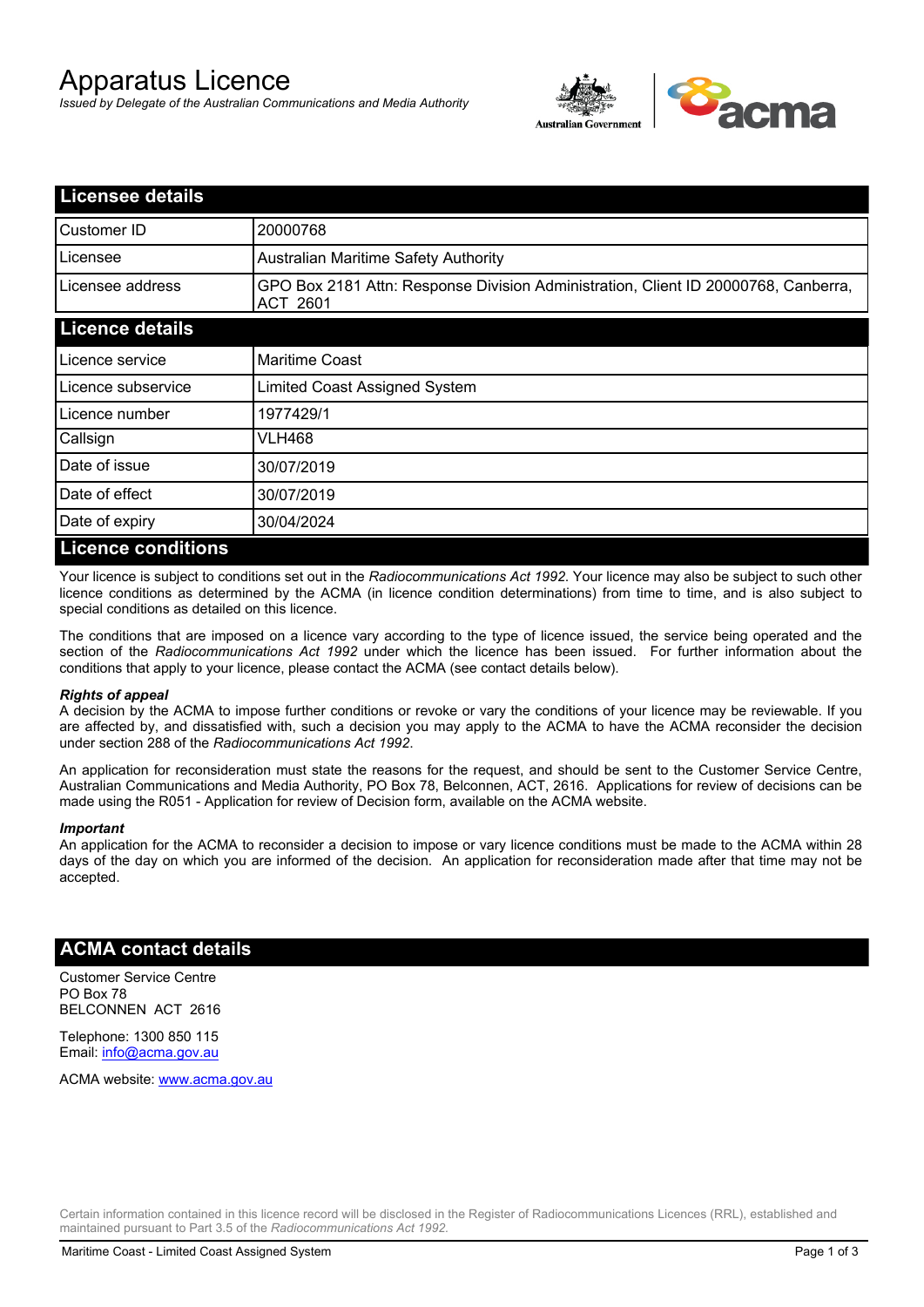# **Advisory Notes applying to licence no.: 1977429/1**

Conditions applicable to the operation of Limited Coast Assigned System authorised under this licence can be found in the Radiocommunications Licence Conditions (Apparatus Licence) Determination and the Radiocommunications Licence Conditions (Maritime Coast Licence) Determination. Copies of these determinations are available from the ACMA and from the ACMA home page (www.acma.gov.au).